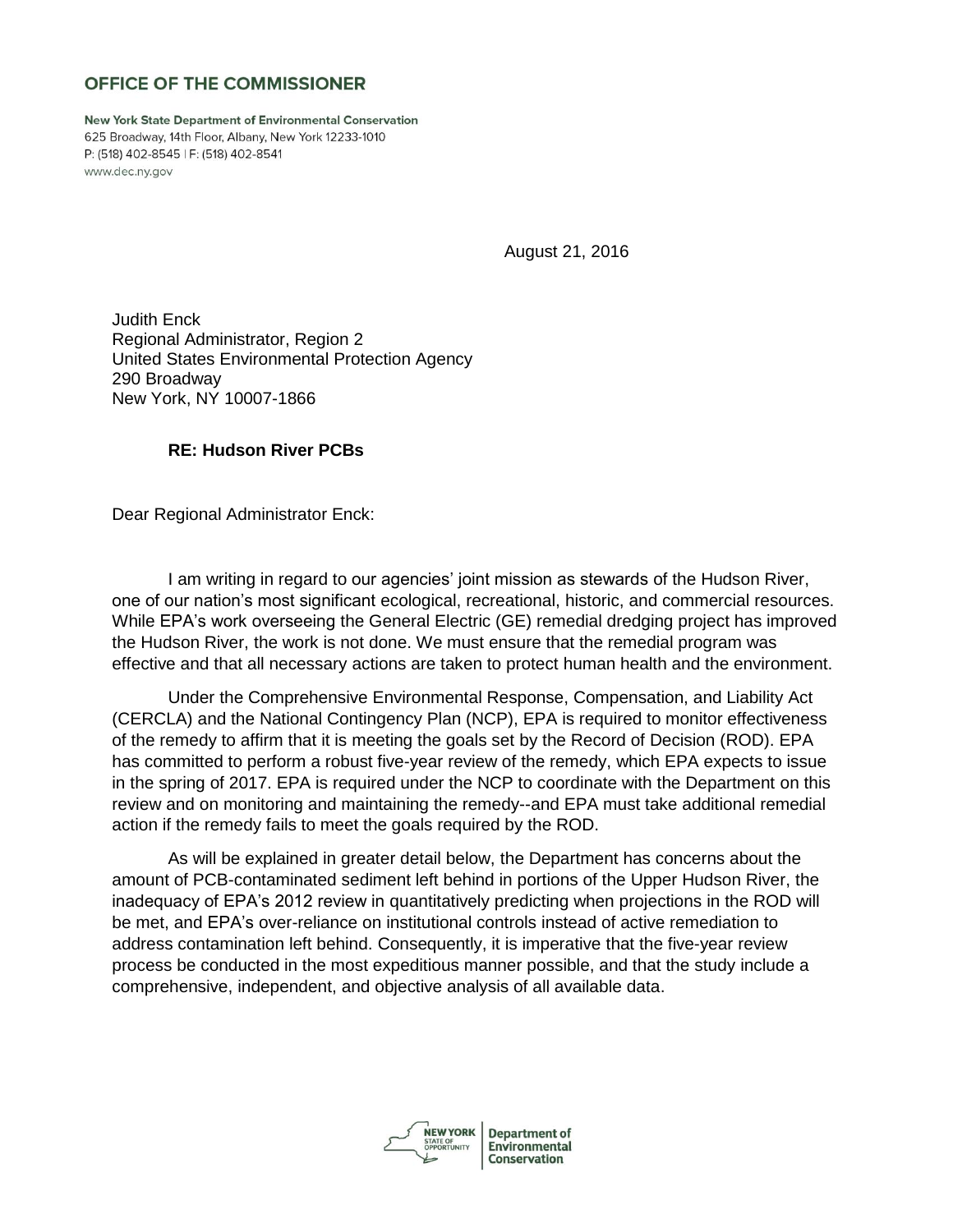## *I. The Five-Year Review Process*

It is not sufficient for EPA to simply declare that the remedy is adequately protective of human health and the environment. EPA is required to perform a quantitative evaluation to determine whether the remedial work that has been performed to date will achieve the human health and environmental risk reductions in the timeframes anticipated in the ROD. Consequently, the five-year review must include objective analysis of all available data, including the National Oceanic and Atmospheric Administration (NOAA) analysis, and an opportunity for full participation by the Department, the Department of Health (DOH), the federal natural resource trustees, and other interested stakeholders. Through its participation in the five-year review, the Department will demand an open and transparent process for this review that includes an objective analysis of all available data. The Department will work with EPA to refine the scope of the Operations, Maintenance, and Monitoring (OM&M) Plan and ensure that all appropriate data are collected to allow for a quantitative understanding of the performance of the remedy.

### *II. Significant PCB-Contaminated Sediment Will Be Left Behind*

As EPA acknowledged in its first five-year review in 2012, the remedial action selected by EPA and implemented by GE resulted in a significant amount of contaminated sediments being left behind. These remaining contaminants are beyond what was anticipated by EPA during the remedy selection. While EPA stated in the 2012 five-year review report that it did not have the requisite data to determine whether the remedy was functioning as intended, there is now additional data available to draw more reasoned conclusions.

By leaving greater than anticipated surface and near-surface sediment PCB concentrations in large portions of the Upper Hudson River, the remedy as implemented may not achieve the targeted reductions in water and fish PCB concentrations in the timeframes anticipated by EPA. Additionally, the identification of both fish tissue and sediments in the Lower Hudson with significantly elevated PCB concentrations, also suggests that the remedial work in the Upper Hudson is less likely to achieve the targeted reductions in PCB concentrations in the estuarine portion of the river than anticipated by EPA in the ROD. The five-year review process must definitively answer this point at issue. Moreover, following NOAA's recent publication suggesting that updated estimates of fish flesh PCB recovery rates may be longer than EPA anticipated in the Lower Hudson, NOAA recommended the establishment of a robust, statistically designed post-remedial sediment, water, and fish monitoring program to improve future estimates of recovery rates for PCB levels in sediments and fish tissue. Monitoring is critical, but EPA must not use the establishment of a more comprehensive monitoring program to supplant the expansion of the remedy.

## *III. Reliance on Fish Consumption Advisories*

EPA's position in its first five-year review was that institutional controls, in the form of Fish Consumption Advisories (FCAs), will adequately protect public health even if the ROD's projections are not met in the timeframe predicted by the ROD. FCAs are simply guidelines for anglers on consumption of contaminated wildlife, and may not adequately protect certain populations along the Hudson River that do not understand or follow the guidelines.

EPA's reliance on FCAs as the sole control for current and future risk, in both the upper Hudson and in the estuarine portion of the River downstream of the Troy Dam, ignores EPA's primary duty and obligation to protect the environment. It is not enough to simply avoid human consumption of impacted wildlife, EPA must ensure that the remedy effectively protects the